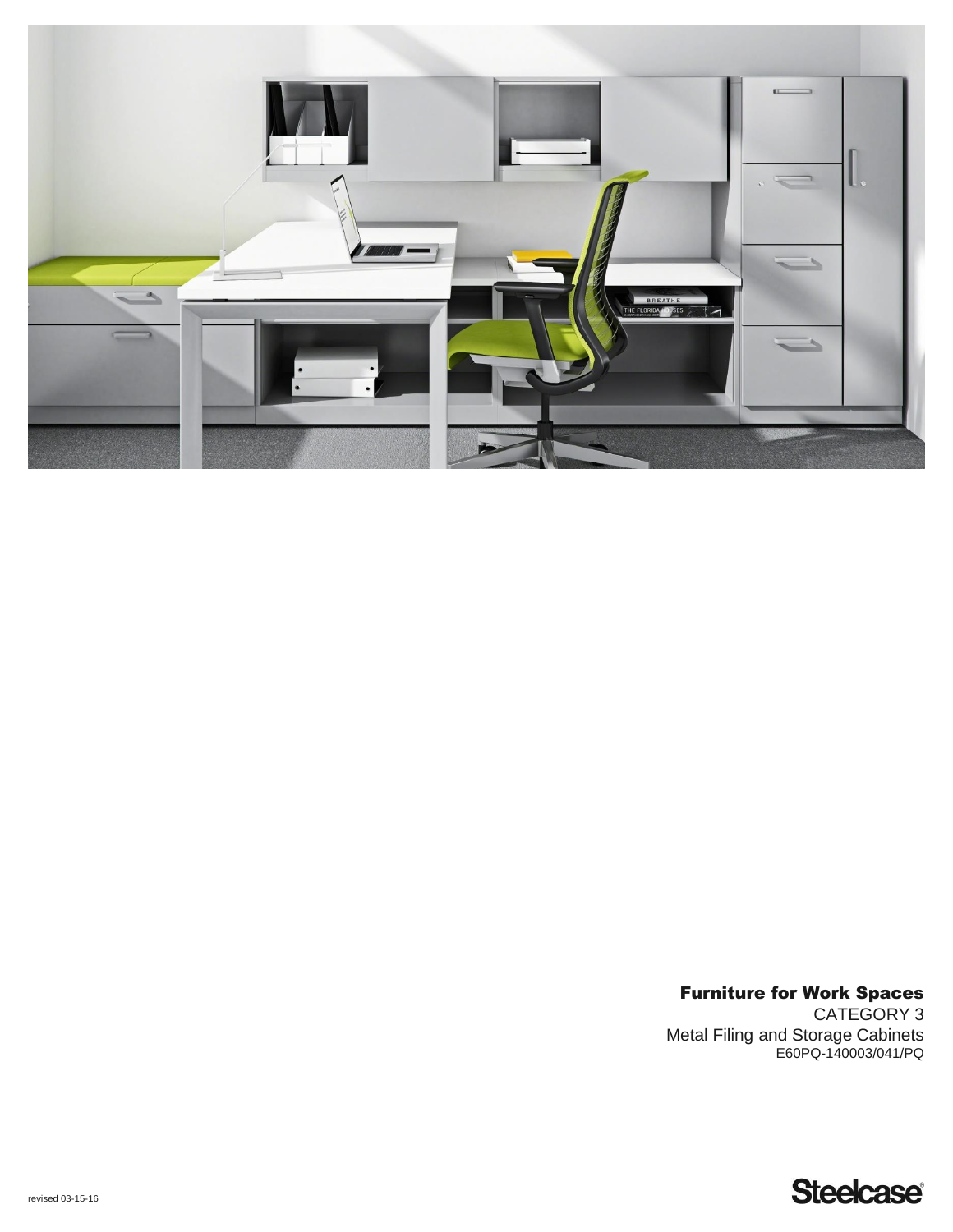

| <b>GoCUIC</b>       | Dimensions (in)        | # of<br><b>Drawers</b> | <b>With Cushion</b><br>Top? | <b>Ceiling</b><br><b>Price</b> | <b>Steelcase</b><br>Style #   |
|---------------------|------------------------|------------------------|-----------------------------|--------------------------------|-------------------------------|
| LLFC2DFDxxx1836xxxx | 18"D x 36"W x 28"H     | 2                      | no                          | \$510.76                       | <b>RLF18362F</b>              |
| LLFC2DFDxxx1842xxxx | 18"D x 42"W x 28"H     | $\overline{2}$         | no                          | \$568.76                       | <b>RLF18422F</b>              |
| LLFC2DFCTxx1836xxxx | 18"D x 36"W x 28"H     | $\mathbf{2}$           | yes                         | \$781.18                       | <b>RLF18362F</b><br>RPDC1836F |
| LLFC2DFCTxx1842xxxx | 18"D x 42"W x 28"H     | $\overline{2}$         | yes                         | \$844.26                       | <b>RLF18422F</b><br>RPDC1842F |
| LLFC3DFDxxx1836xxxx | 18"D x 36"W x 40"H     | 3                      | no                          | \$647.06                       | <b>RLF18363F</b>              |
| LLFC3DFDxxx1842xxxx | 18"D x 42"W x 40"H     | 3                      | no                          | \$725.36                       | <b>RLF18423F</b>              |
| LLFC4DFDxxx1836xxxx | 18"D x 36"W x 52"H     | 4                      | no                          | \$846.07                       | <b>RLF18364F</b>              |
| LLFC4DFDxxx1842xxxx | 18"D x 42"W x 52"H     | $\overline{4}$         | no                          | \$947.21                       | <b>RLF18424F</b>              |
| LLFC5DTRFFx1836xxxx | 18"D x 36"W x 65-1/2"H | 5                      | no                          | \$978.75                       | <b>RLF18365F</b>              |
| LLFC5DTRFFx1842xxxx | 18"D x 42"W x 65-1/2"H | 5                      | no                          | \$1,106.35                     | <b>RLF18425F</b>              |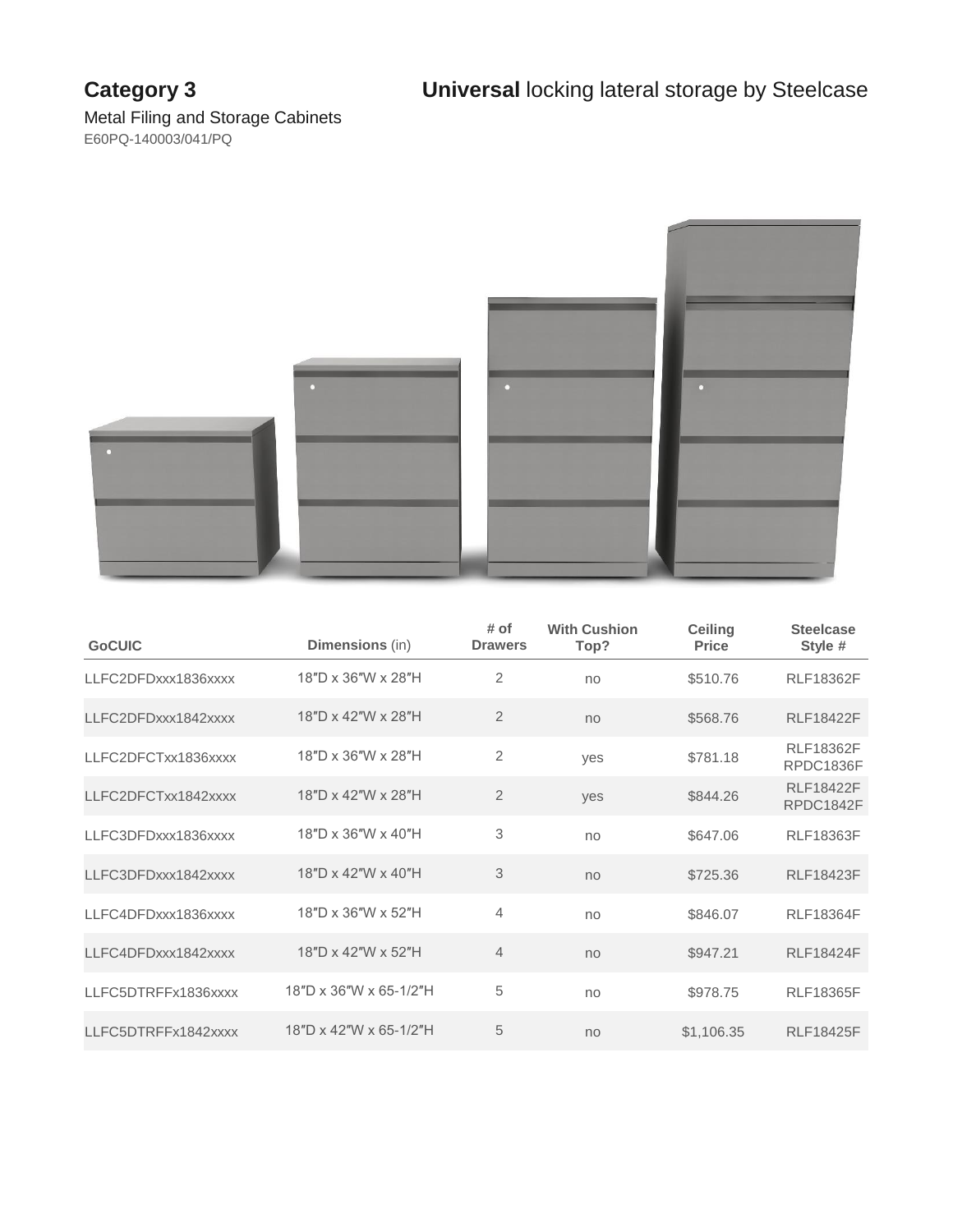

| <b>GoCUIC</b>       | <b>Dimensions</b> (in) | # of Drawers   | <b>Ceiling</b><br><b>Price</b> | <b>Steelcase Style #</b>       |
|---------------------|------------------------|----------------|--------------------------------|--------------------------------|
| LVFC2Dxxxxx2818xxxx | 23-5/8"D x 15"W x 27"H | 2              | \$354.60                       | <b>RPF3027BF</b><br>RPXCK2730F |
| LVFC3Dxxxxx2818xxxx | 29-1/8"D x 15"W x 22"H | $\overline{4}$ | \$680.77                       | <b>RWV30154AF</b>              |
| LVFC4Dxxxxx2818xxxx | 29-1/8"D x 15"W x 22"H | 4              | \$803.66                       | RWV30154AF                     |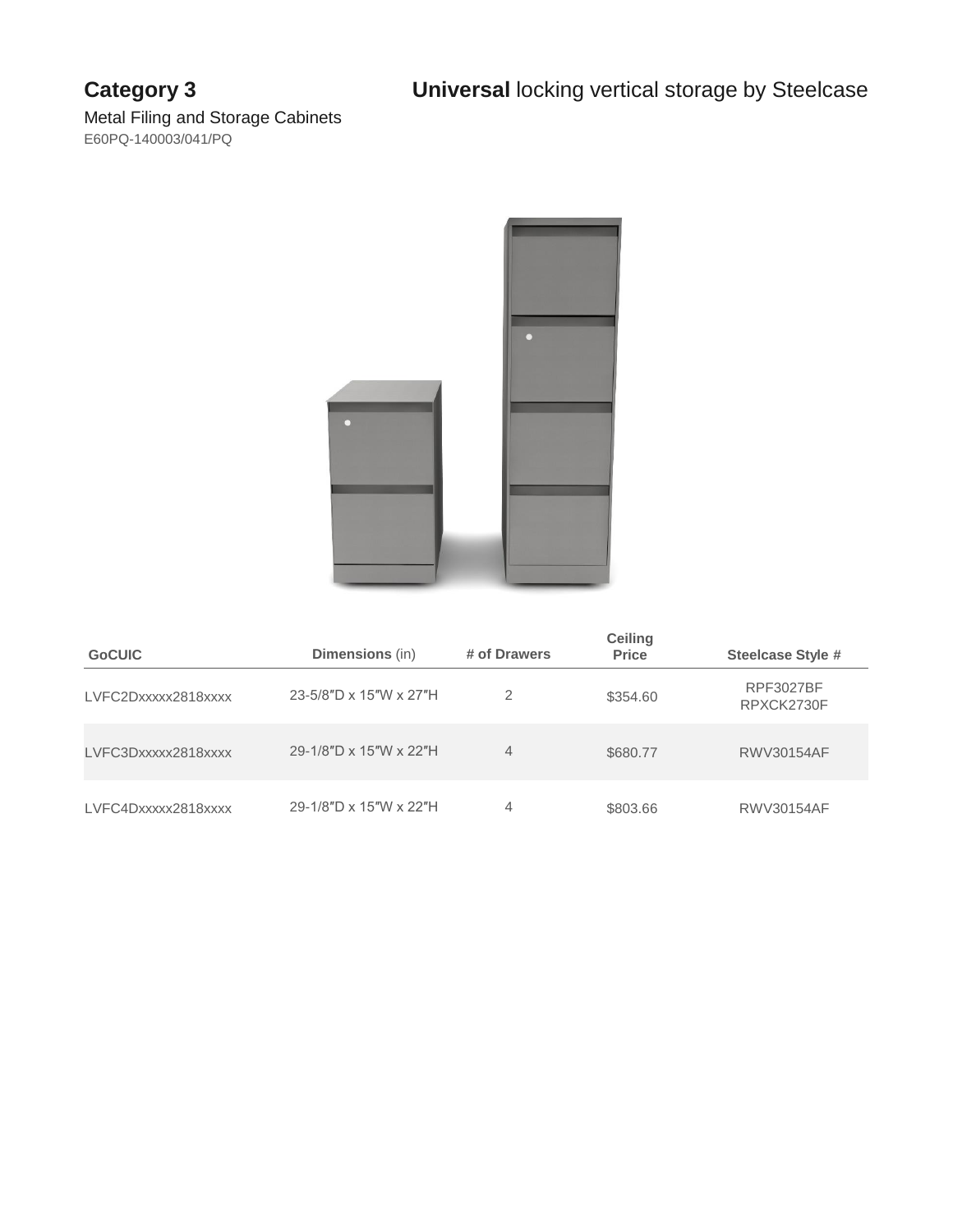

| <b>GoCUIC</b>       | Dimensions (in)                | # of Adjustable<br><b>Shelves</b> | <b>Ceiling</b><br><b>Price</b> | <b>Steelcase Style #</b> |
|---------------------|--------------------------------|-----------------------------------|--------------------------------|--------------------------|
| SCSC2DSCxxx18362433 | 18"D x 36"W x 28"H             |                                   | \$532.87                       | <b>RSC18362AF</b>        |
| SCSC2DSCxxx24362433 | 23-1/8"D x 36"W x 28"H         | 1                                 | \$565.50                       | RSC24362AF               |
| SCSC2DSCxxx18422433 | 18"D x 42"W x 28"H             | 1                                 | \$577.82                       | <b>RSC18422AF</b>        |
| SCSC2DSCxxx18363443 | $18"D \times 36"W \times 40"H$ | $\overline{2}$                    | \$605.74                       | RSC18363CF               |
| SCSC2DSCxxx24363443 | 23-1/8"D x 36"W x 40"H         | $\overline{2}$                    | \$645.25                       | RSC24363CF               |
| SCSC2DSCxxx18423443 | 18"D x 42"W x 40"H             | $\overline{2}$                    | \$656.49                       | <b>RSC18423CF</b>        |
| SCSC2DSCxxx18364454 | 18"D x 36"W x 52"H             | 3                                 | \$719.20                       | <b>RSC18364FF</b>        |
| SCSC2DSCxxx24364454 | 23-1/8"D x 36"W x 52"H         | 3                                 | \$763.42                       | <b>RSC24364FF</b>        |
| SCSC2DSCxxx18424454 | 18"D x 42"W x 52"H             | 3                                 | \$777.56                       | <b>RSC18424FF</b>        |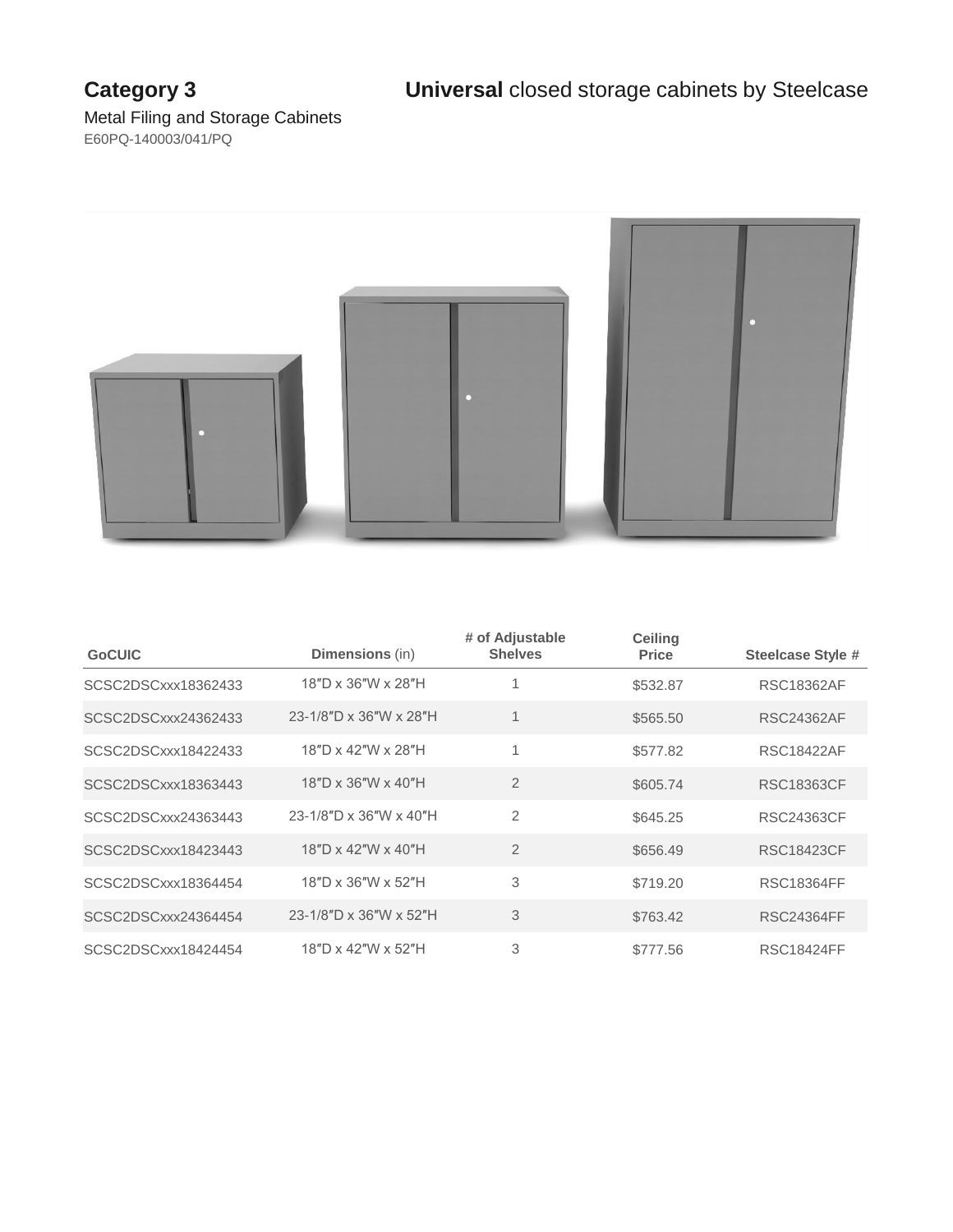

| <b>GoCUIC</b>       | <b>Dimensions</b> (in)         | # of Adjustable<br><b>Shelves</b> | <b>Ceiling</b><br><b>Price</b> | <b>Steelcase Style #</b> |
|---------------------|--------------------------------|-----------------------------------|--------------------------------|--------------------------|
| SCSCOPSCxxx18302433 | 18"D x 30"W x 28"H             |                                   | \$446.60                       | <b>RSC18302AF</b>        |
| SCSCOPSCxxx18362433 | 18"D x 36"W x 28"H             | 1                                 | \$484.30                       | <b>RSC18362AF</b>        |
| SCSCOPSCxxx18422433 | 18"D x 42"W x 28"H             | 1                                 | \$524.90                       | <b>RSC18422AF</b>        |
| SCSCOPSCxxx18303443 | 18"D x 30"W x 40"H             | $\overline{2}$                    | \$554.26                       | RSC18303CF               |
| SCSCOPSCxxx18363443 | 18"D x 36"W x 40"H             | $\overline{2}$                    | \$554.99                       | <b>RSC18363CF</b>        |
| SCSCOPSCxxx18423443 | $18"D \times 42"W \times 40"H$ | $\overline{2}$                    | \$600.66                       | <b>RSC18423CF</b>        |
| SCSCOPSCxxx18304454 | 18"D x 30"W x 52"H             | 3                                 | \$611.90                       | <b>RSC18304FF</b>        |
| SCSCOPSCxxx18364454 | 18"D x 36"W x 52"H             | 3                                 | \$665.55                       | <b>RSC18364FF</b>        |
| SCSCOPSCxxx18424454 | 18"D x 42"W x 52"H             | 3                                 | \$721.74                       | <b>RSC18424FF</b>        |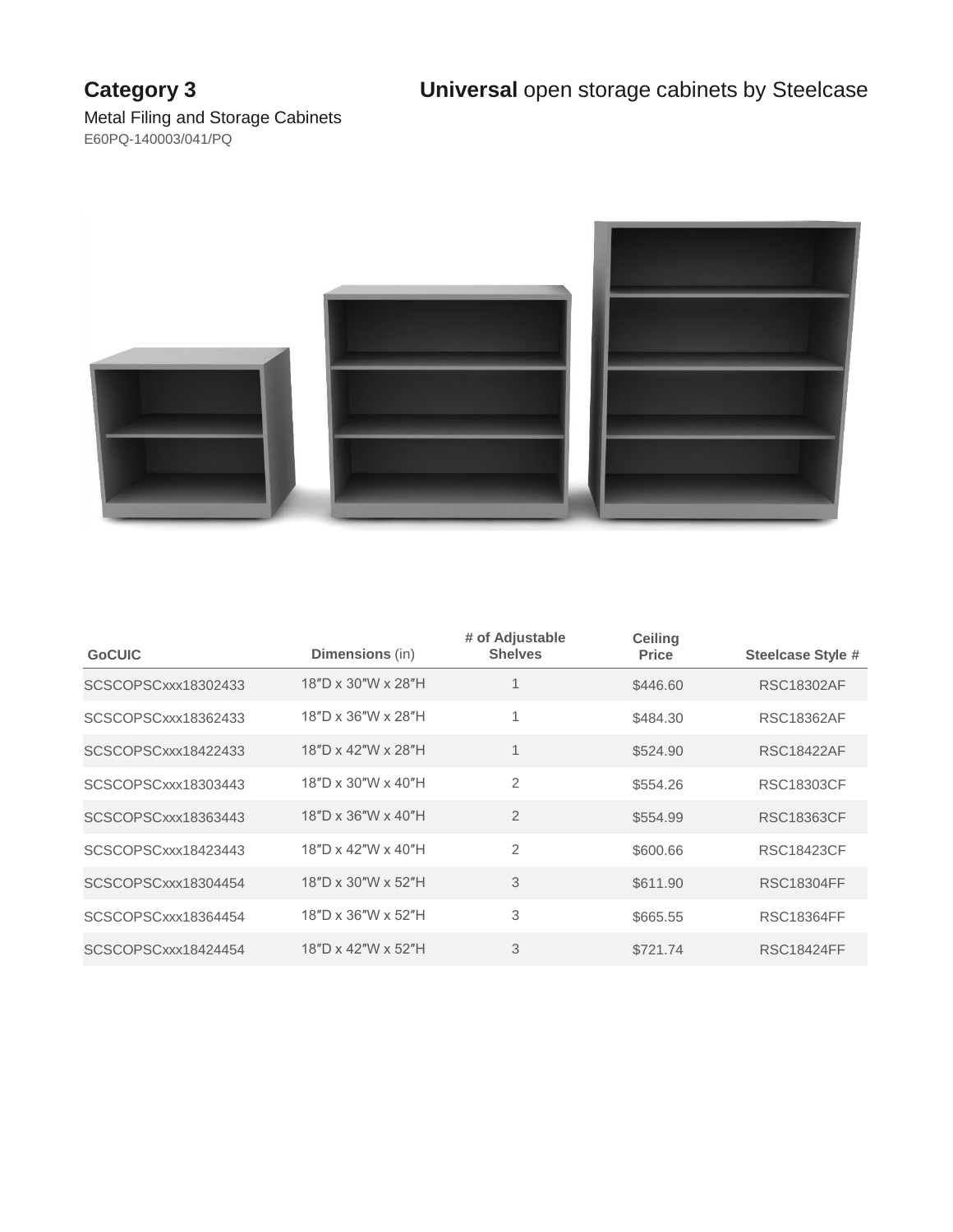# **Category 3 Universal** personal storage cabinets by Steelcase



| <b>GoCUIC</b>       | <b>Dimensions</b> (in)     |                         | <b>Configuration</b>                      | <b>Ceiling</b><br><b>Price</b> | <b>Steelcase Style #</b> |
|---------------------|----------------------------|-------------------------|-------------------------------------------|--------------------------------|--------------------------|
| PSTxW2FCxxx2424Lxxx | 23-1/8"D x 24"W x 47-1/2"H | 2<br>1                  | fixed shelf<br>6"H drawers<br>12"H drawer | \$1,027.32                     | RDD242448LBF             |
| PSTxW2FCxxx2424Rxxx | 23-1/8"D x 24"W x 47-1/2"H | 1<br>$\mathcal{P}$<br>1 | fixed shelf<br>6"H drawers<br>12"H drawer | \$1,027,32                     | RDD242448RBF             |
| PSTxW2DLxxx2424Lxxx | 23-1/8"D x 24"W x 47-1/2"H | 1<br>$\mathcal{P}$<br>1 | fixed shelf<br>6"H drawers<br>12"H drawer | \$1,027.32                     | RDD242448LBF             |
| PSTxW2DLxxx2424Rxxx | 23-1/8"D x 24"W x 47-1/2"H | 1<br>$\mathcal{P}$<br>1 | fixed shelf<br>6"H drawers<br>12"H drawer | \$1,027.32                     | RDD242448RBF             |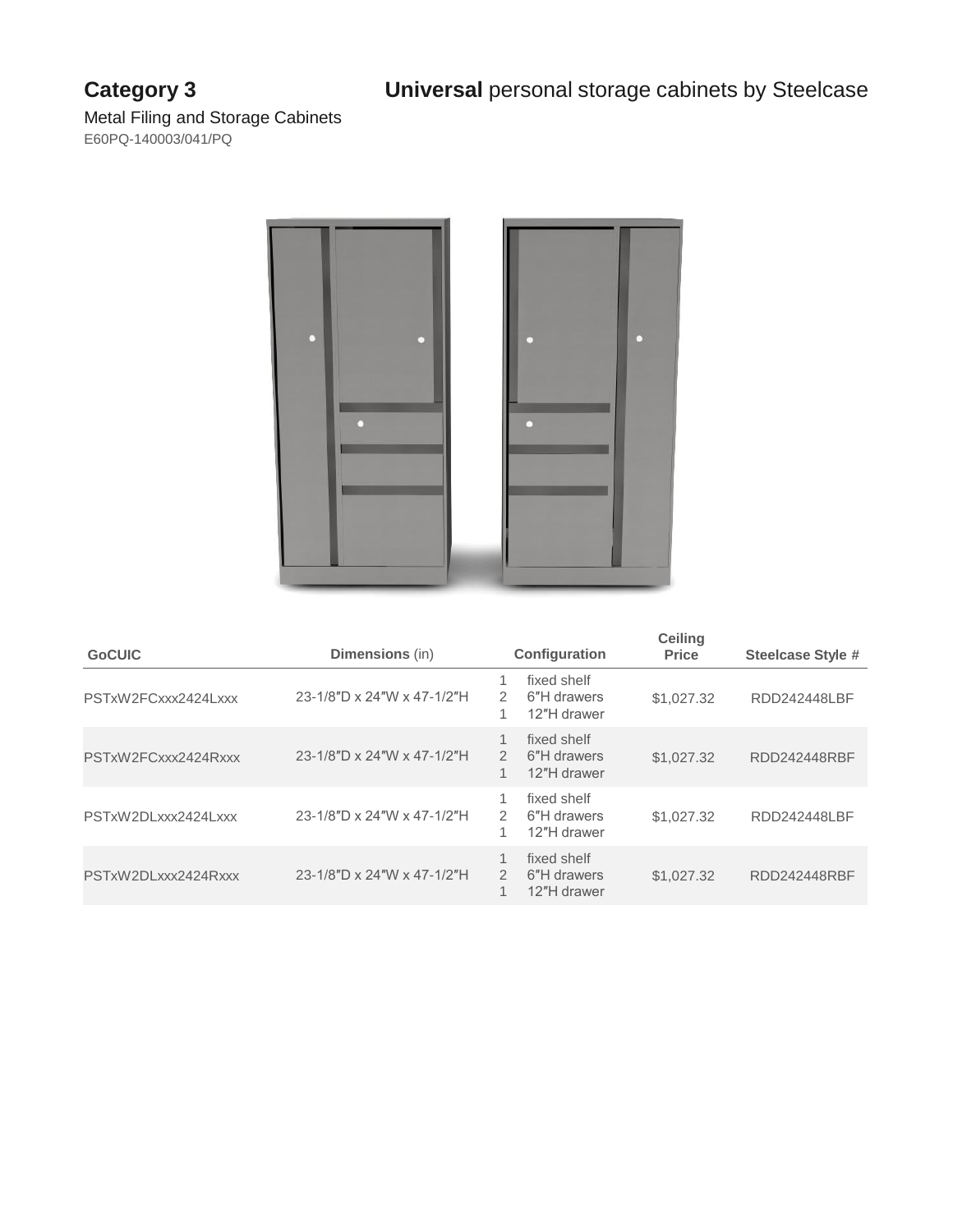

| <b>GoCUIC</b>       | <b>Dimensions</b> (in)         | Configuration | <b>Ceiling</b><br><b>Price</b> | <b>Steelcase Style #</b>       |
|---------------------|--------------------------------|---------------|--------------------------------|--------------------------------|
| PEDSFSD24xxBBFxxxxx | 22-5/8"D x 15"W x 27"H         | <b>BBF</b>    | \$306.30                       | <b>RPF2427AF</b><br>RPXCK2724F |
| PEDSFSD24xxFFxxxxxx | 22-5/8"D x 15"W x 27"H         | FF            | \$300.00                       | <b>RPF2427BF</b><br>RPXCK2724F |
| PEDSFSD30xxBBFxxxxx | 28-5/8"D x 15"W x 27"H         | <b>BBF</b>    | \$361.20                       | <b>RPF3027AF</b><br>RPXCK2730F |
| PEDSFSD30xxFFxxxxxx | 28-5/8"D x 15"W x 27"H         | FF            | \$354.60                       | <b>RPF3027BF</b><br>RPXCK2730F |
| PEDSWS24xxxBBFxxxxx | 22-5/8"D x 15"W x 27"H         | <b>BBF</b>    | \$228.30                       | <b>RPF2427AF</b>               |
| PEDSWS24xxxFFxxxxxx | 22-5/8"D x 15"W x 27"H         | FF            | \$222.00                       | <b>RPF2427BF</b>               |
| PEDSWS30xxxBBFxxxxx | 28-5/8"D x 15"W x 27"H         | <b>BBF</b>    | \$275.40                       | <b>RPF3027AF</b>               |
| PEDSWS30xxxFFxxxxxx | 28-5/8"D x 15"W x 27"H         | FF            | \$268.80                       | <b>RPF3027BF</b>               |
| PEDSMCLC24xBFxxxxxx | 22-1/4"D x 15-1/2"W x 22-3/4"H | <b>BF</b>     | \$381.20                       | TS2PBF22MC                     |
| PEDSMCLC30xBFxxxxxx | 22-1/4"D x 15-1/2"W x 22-3/4"H | <b>BF</b>     | \$381.20                       | TS2PBF22MC                     |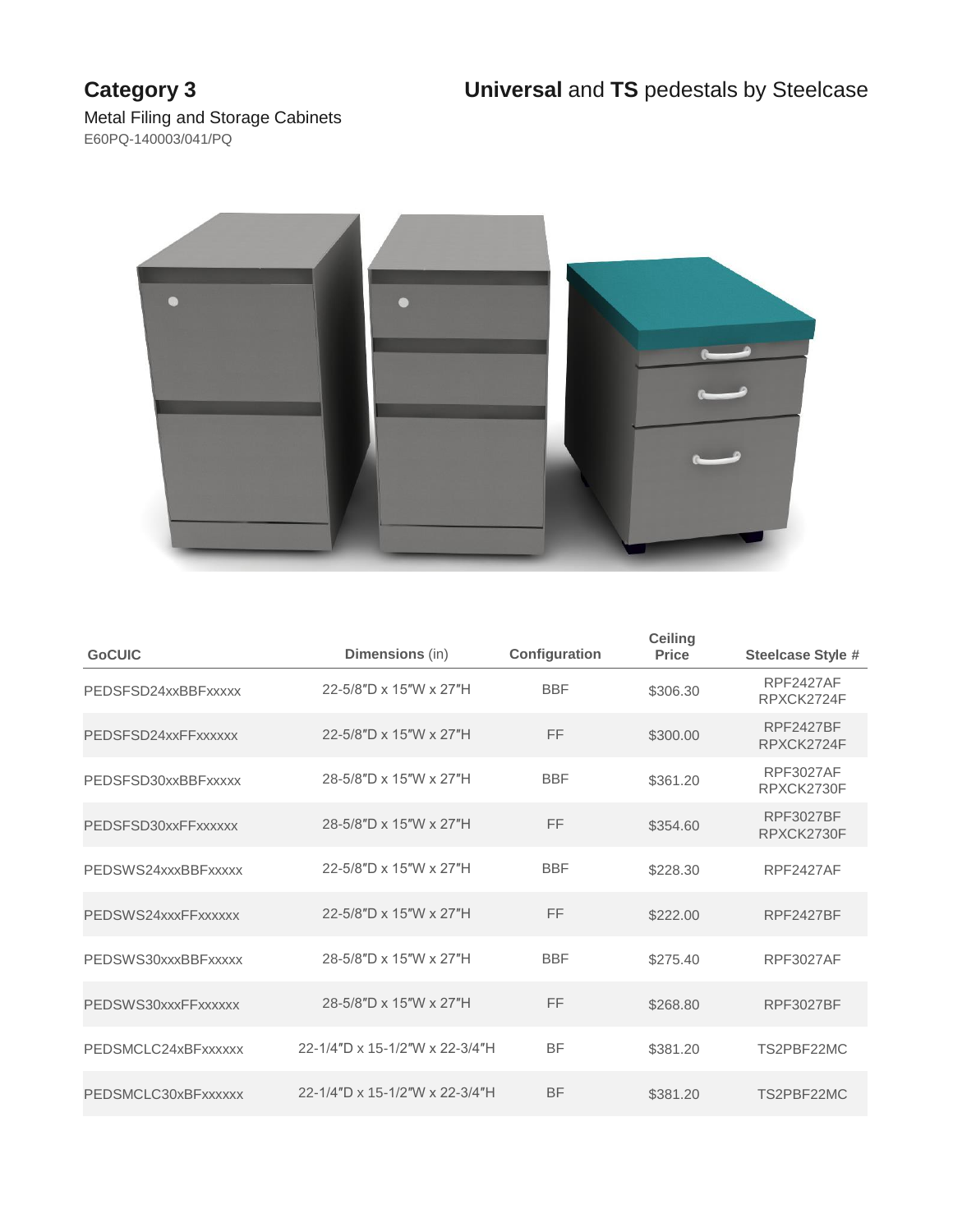

| <b>GoCUIC</b>       | <b>Dimensions</b> (in) | # of Drawers   | <b>Ceiling</b><br><b>Price</b> | <b>Steelcase Style #</b>      |
|---------------------|------------------------|----------------|--------------------------------|-------------------------------|
| LLFC2Dxxxxx1830xxxx | 18"D x 30"W x 28"H     | 2              | \$431.74                       | <b>RLF18302F</b>              |
| LLFC2DCTxxx1830xxxx | 18"D x 30"W x 28"H     | 2              | \$696.73                       | <b>RLF18302F</b><br>RPDC1830F |
| LLFC3Dxxxxx1830xxxx | 18"D x 30"W x 40"H     | 3              | \$563.69                       | <b>RLF18303F</b>              |
| LLFC4Dxxxxx1830xxxx | 18"D x 30"W x 52"H     | $\overline{4}$ | \$721.37                       | <b>RLF18304F</b>              |
| LLFC5DTRFFx1830xxxx | 18"D x 30"W x 65-1/2"H | 5              | \$849.70                       | <b>RLF18305F</b>              |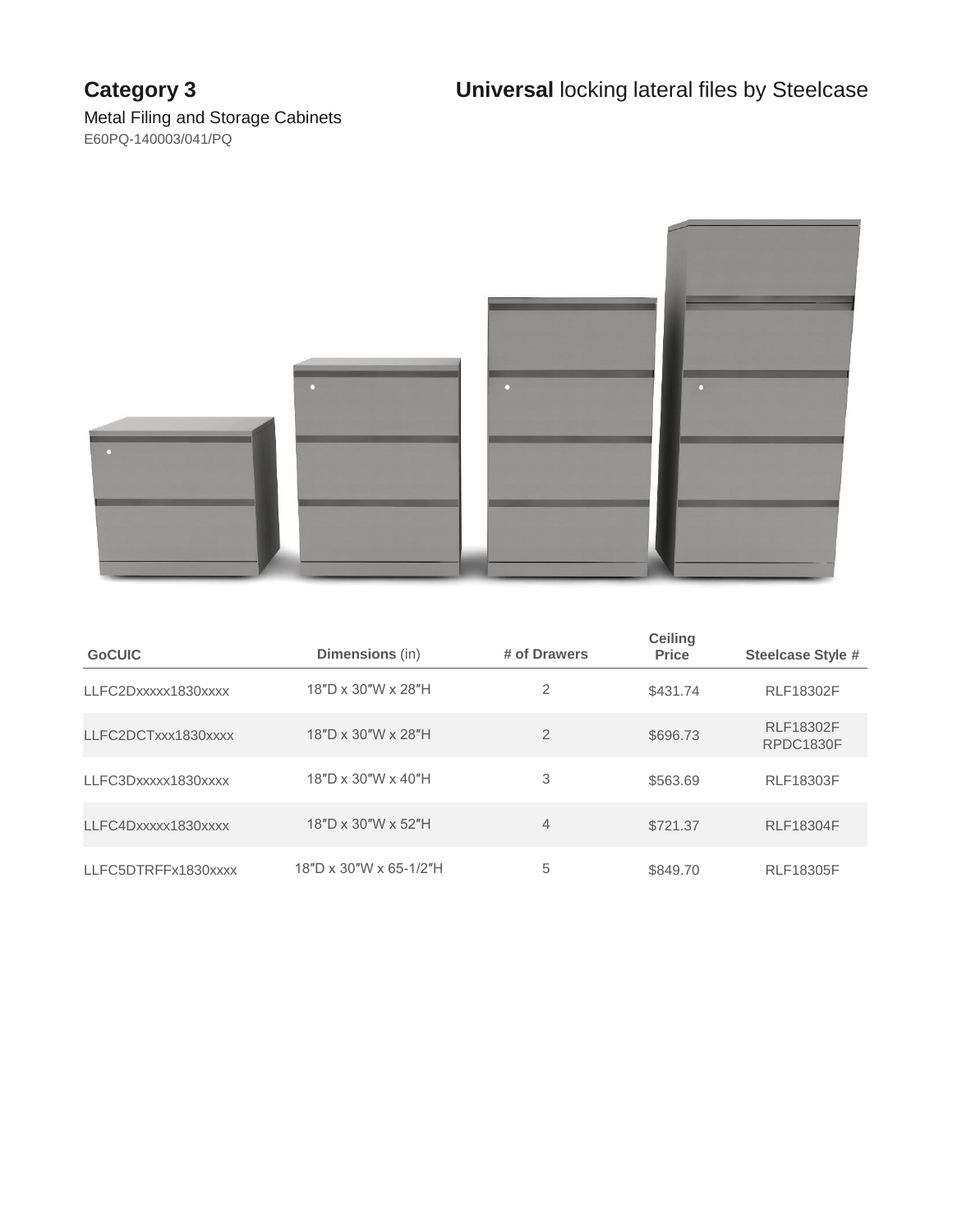

| <b>GoCUIC</b>       | <b>Dimensions</b> (in) | Configuration | <b>Ceiling</b><br><b>Price</b> | <b>Steelcase Style #</b>       |
|---------------------|------------------------|---------------|--------------------------------|--------------------------------|
| PEDSFSD22xxBBFxxxxx | 22-5/8"D x 15"W x 27"H | <b>BBF</b>    | \$306.30                       | <b>RPF2427AF</b><br>RPXCK2724F |
| PEDSFSD28xxBBFxxxxx | 28-5/8"D x 15"W x 27"H | <b>BBF</b>    | \$361.20                       | <b>RPF3027AF</b><br>RPXCK2730F |
| PEDSFSD22xxFFxxxxxx | 22-5/8"D x 15"W x 27"H | FF            | \$300.00                       | <b>RPF2427BF</b><br>RPXCX2724F |
| PEDSFSD28xxFFxxxxxx | 28-5/8"D x 15"W x 27"H | FF            | \$354.60                       | <b>RPF3027BF</b><br>RPXCK2730F |
| PEDSWS22xxxBBFxxxxx | 22-5/8"D x 15"W x 27"H | <b>BBF</b>    | \$228.30                       | <b>RPF2427AF</b>               |
| PEDSWS28xxxBBFxxxxx | 28-5/8"D x 15"W x 27"H | <b>BBF</b>    | \$275.40                       | <b>RPF3027AF</b>               |
| PEDSWS22xxxFFxxxxxx | 22-5/8"D x 15"W x 27"H | FF            | \$222.00                       | <b>RPF2427BF</b>               |
| PEDSWS28xxxFFxxxxxx | 28-5/8"D x 15"W x 27"H | FF            | \$268.80                       | <b>RPF3027BF</b>               |